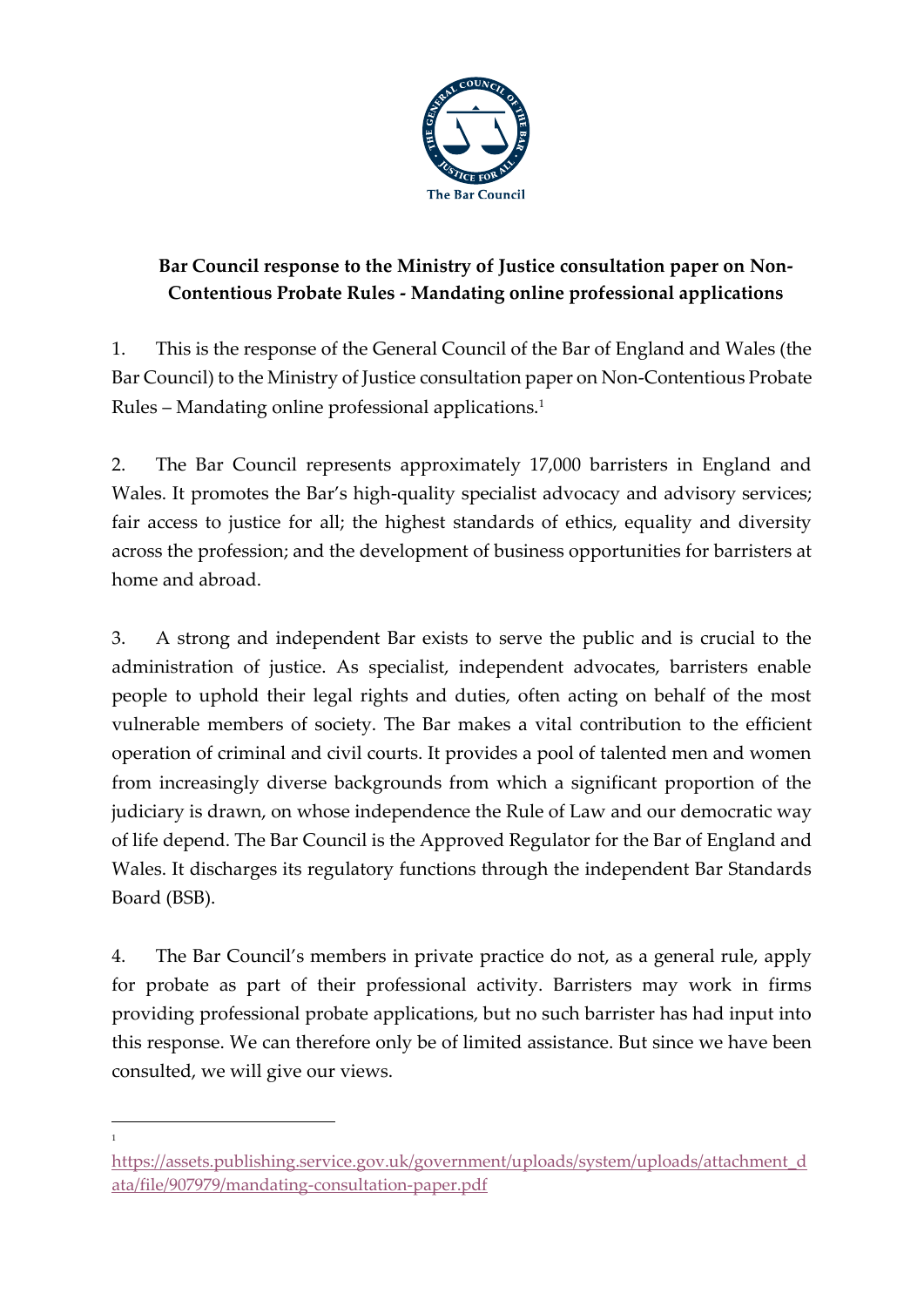#### **Question 1**

**Do you agree that HMCTS should implement mandating of professional user applications? Please give reasons for your answer.**

5. No, despite its apparent attraction. The Bar Council understands that, despite the on-line facility being available, and despite lockdown, just one-fifth of applications for probate by solicitors were made on-line in June 2020. We suspect the proof of the pudding lies in the eating. And there is little appetite yet. HMCTS should not make obligatory a practice which has not yet caught on. If the profession thought it was a good system, the up-take would have been much higher. The cost saving of £2m per year over the next 10 years is no justification. The cost is covered by the Probate Fee. If HMCTS made that saving, it ought to reduce the fee to reflect that.

#### **Question 2**

## **Do you agree with the advantages identified for professional users from the online probate system?**

6. Yes, we agree that some of these appear to be advantages of the online system. But if it was clear that all these advantages were both real and substantial, then we suspect many more firms would be applying on-line.

7. We suspect (backed up by anecdotal reports from solicitors' firms) that a particular problem may be the unnecessary difficulties thrown up by the supposed fail-safe nature of the process, which results in almost inexplicable rejections/impediments to completing the process, as well as the necessity to plough through many pages ticking boxes which are wholly inapplicable and inappropriate to a simple case.

8. Many firms will already have their own computer programs, to which they are accustomed, and which include all or almost all of the supposed advantages. They no doubt prefer to stick with those, and rely on the product that it produces. There is also a possible perception that using an online system would reveal alterations made in the course of the process.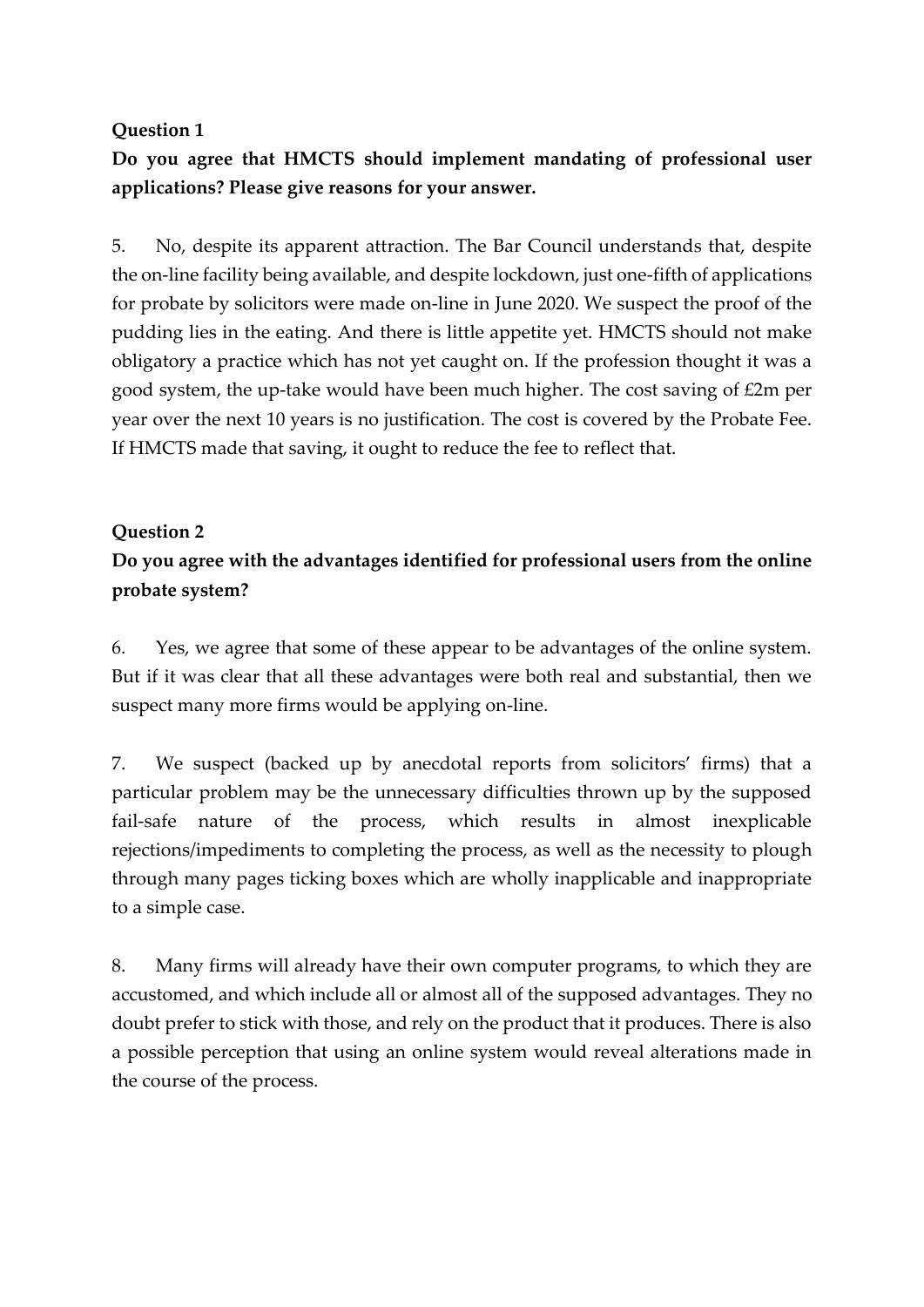# **Question 3 Are there disadvantages with the online probate system? Please give details.**

9. We refer to the above answer.

10. We also suspect that the introduction of an online service, coupled with the closure of the district registries threatens to reduce the amount of well-trained staff, and so lower the quality of assistance which the probate staff have provided, even to professional applicants.

11. As far as we are aware, the on-line process is not fully on-line, with Will and Estate Return/original Will having to be sent by post. If that understanding is correct, it suggests that the supposed advantage of a full online application is, as yet, unfulfilled.

12. The on-line system appears to be slower than the paper system of some years ago. We do not know why that is, but it suggests that the online probate system of itself does not speed up the process.

#### **Question 4**

**Do you have any comments on the advantages to HMCTS of the online service?** 

13. No.

### **Do you consider there are disadvantages (please give details)?**

14. We do not have any better understanding of potential disadvantages to the HMCTS than the HMCTS has itself.

### **Question 5**

### **Do you disagree with any of the exceptions HMCTS proposes to make?**

15. We have no comment to make here, save to point out that there is a misunderstanding about what grants to attorneys are. They are not grants to attorneys of the deceased, but to attorneys of the executor/administrator. They should be an exception (unless they are professional).

### **Question 6**

**Are there any other exceptions which you believe should be made to the mandating of professional user applications?**